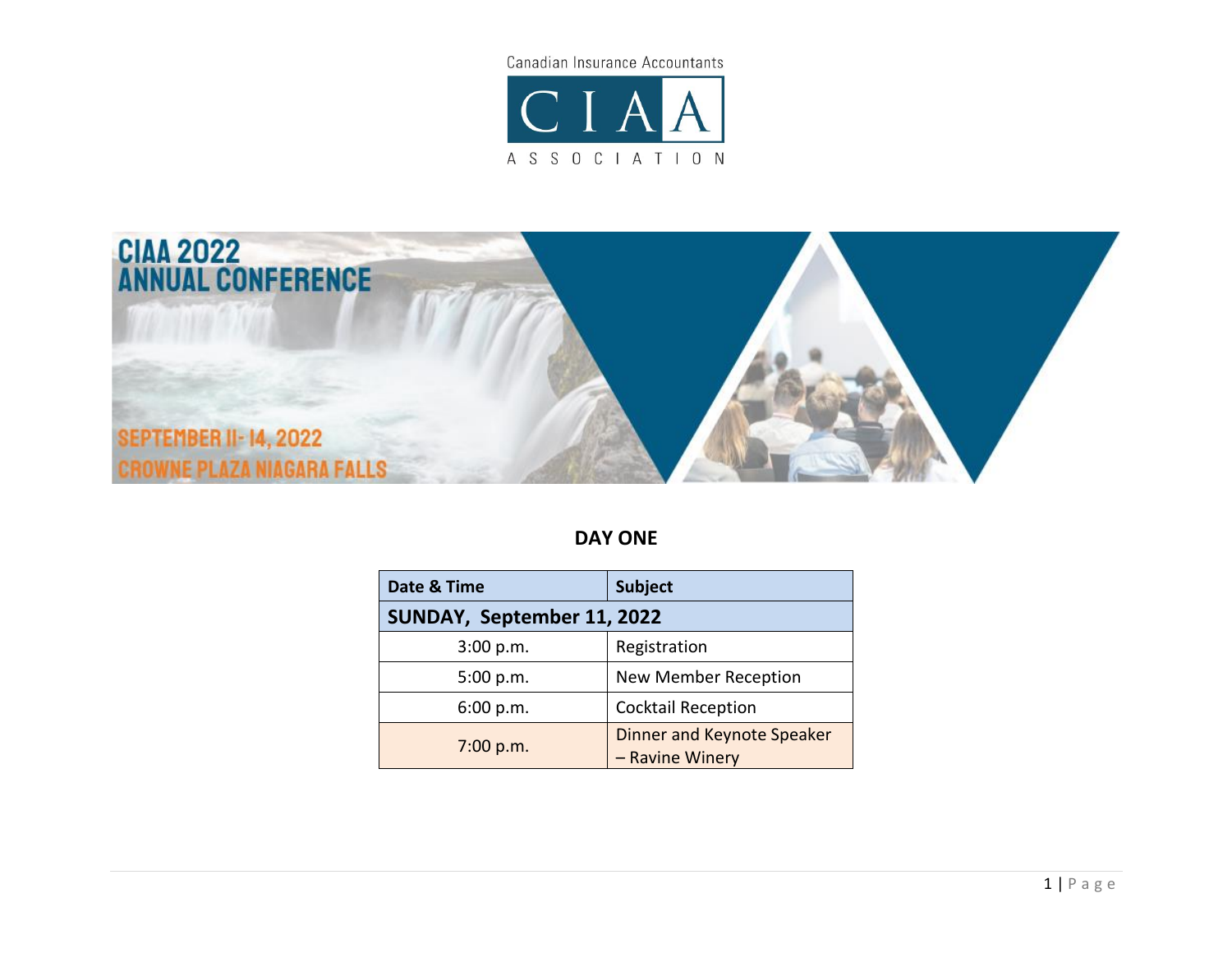

## **DAY TWO**

| Date & Time                | <b>Subject</b>                         | <b>Presented By:</b>                                   |
|----------------------------|----------------------------------------|--------------------------------------------------------|
| MONDAY, September 11, 2022 |                                        |                                                        |
| 7:00 a.m.                  | <b>Breakfast</b>                       |                                                        |
| 8:30a.m.                   | <b>Welcome Address</b>                 | 2022 CIAA Conference Director,<br><b>Daniel Singer</b> |
| 8:40a.m.                   | <b>CEO Panel</b>                       | <b>KPMG</b>                                            |
| $10:10$ a.m.               | <b>Break</b>                           |                                                        |
| 10:50 a.m.                 | <b>CFO Panel</b>                       | <b>PwC</b>                                             |
| 11:50 a.m.                 | <b>AGM</b>                             | <b>CIAA</b>                                            |
| 12:05 p.m.                 | <b>Group Lunch</b>                     |                                                        |
| 1:20 p.m.                  | <b>Captive Reinsurance and Capital</b> | EY                                                     |
| 2:25 p.m.                  | <b>Investment Market Update Panel</b>  | <b>Clearwater</b>                                      |
| 3:25 p.m.                  | <b>Break</b>                           |                                                        |
| 3:40 p.m.                  | <b>CIO Panel</b>                       | <b>Deloitte</b>                                        |
| 6:00 p.m.                  | Dinner - Table Rock                    |                                                        |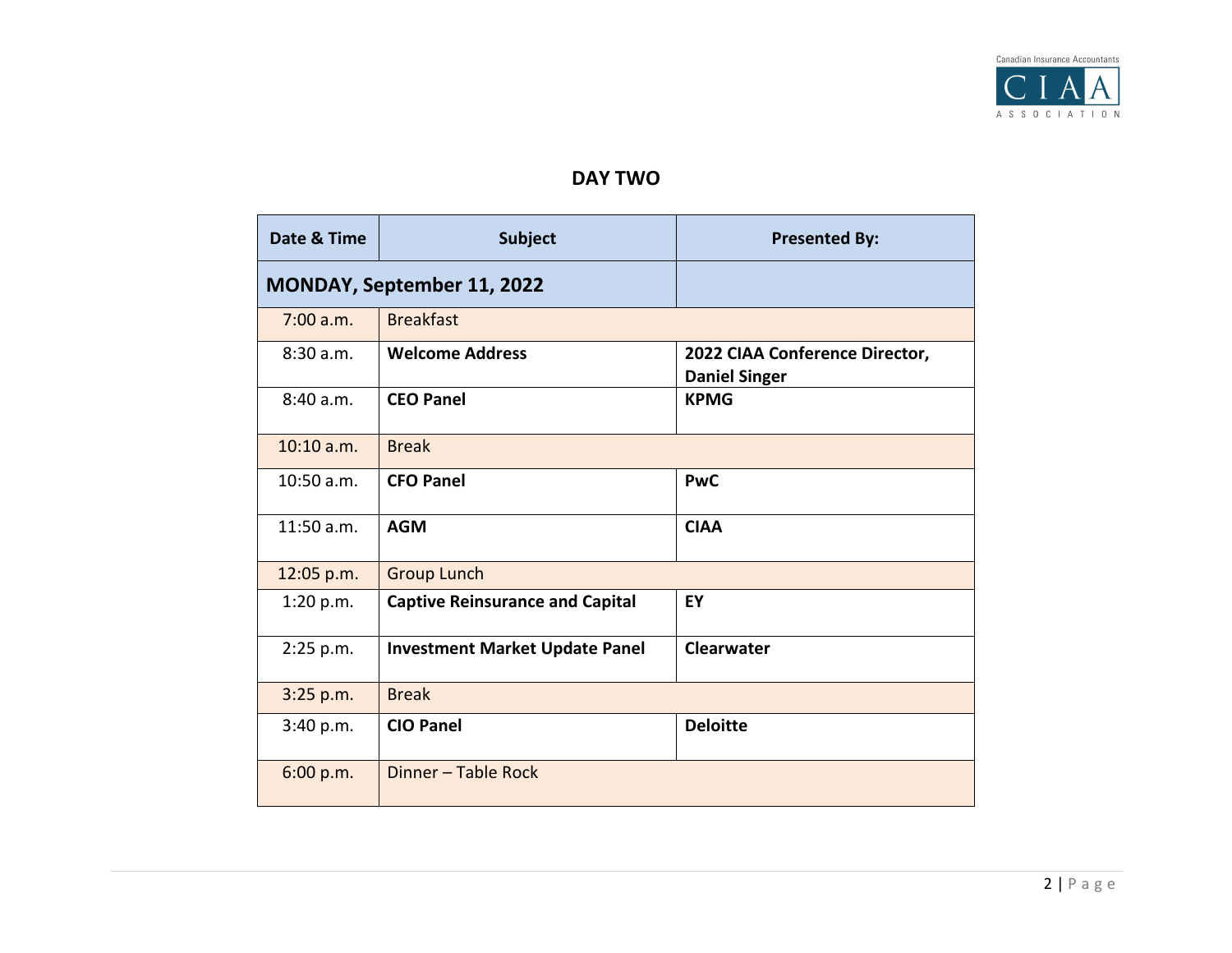

## **DAY THREE**

| Date & Time                 | <b>Subject</b>                             | <b>Presented By:</b> |
|-----------------------------|--------------------------------------------|----------------------|
| TUESDAY, September 12, 2022 |                                            |                      |
| $7:00$ a.m.                 | <b>Breakfast</b>                           |                      |
| 8:30 a.m.                   | <b>Diversity and Inclusion</b>             | <b>PwC</b>           |
| 9:40 a.m.                   | <b>ESG</b>                                 | <b>KPMG</b>          |
| $10:40$ a.m.                | <b>Break</b>                               |                      |
| 10:55 a.m.                  | <b>Cyber Market Update</b>                 | <b>AON</b>           |
| 12:30 p.m.                  | Lunch & Social Activities                  |                      |
| 6:00 p.m.                   | <b>Cocktail Reception</b>                  |                      |
| 7:00 p.m.                   | Dinner & Evening Entertainment - Hard Rock |                      |